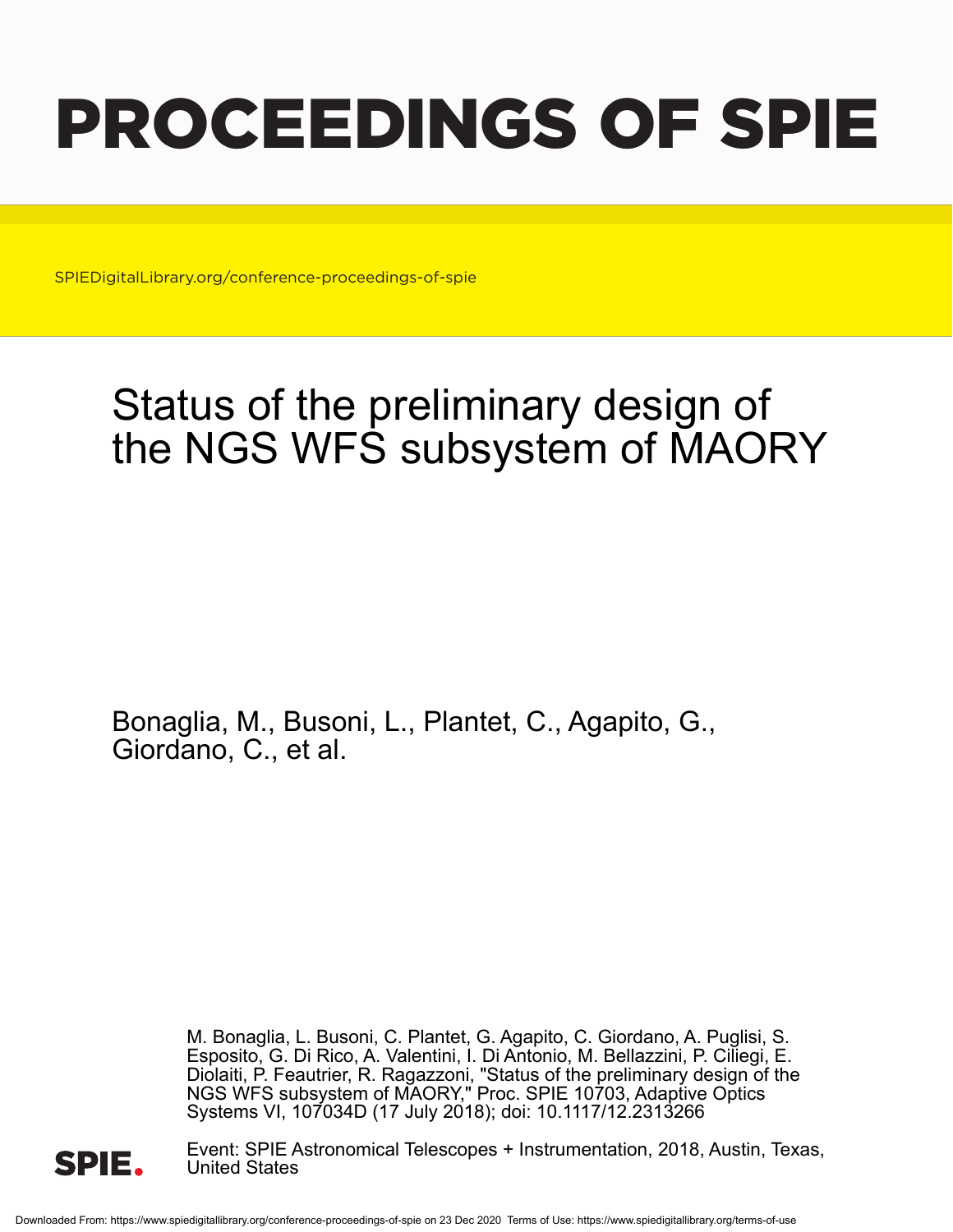### Status of the preliminary design of the NGS WFS subsystem of MAORY

Bonaglia M.ª, Busoni L.ª, Plantet C.ª, Agapito G.ª, Giordano C.ª, Puglisi A.ª, Esposito S.ª, Di Rico G.<sup>b</sup>, Valentini A.<sup>b</sup>, Di Antonio I.<sup>b</sup>, Bellazzini M.<sup>c</sup>, Ciliegi P.<sup>c</sup>, Diolaiti E.<sup>c</sup>, Feautrier P.<sup>d</sup>, and Ragazzoni R.<sup>e</sup>

<sup>a</sup>Osservatorio Astrofisico di Arcetri, L.go E. Fermi 5, 50125 Firenze, Italy <sup>b</sup>Osservatorio Astronomico d'Abruzzo, Via M. Maggini, 64100 Teramo, Italy <sup>c</sup>Osservatorio Astronomico di Bologna, Via P. Gobetti 93/3, 40129 Bologna, Italy <sup>d</sup>Institut de Planétologie et d'Astrophysique de Grenoble, Rue de la Piscine 414, 38400 Saint-Martin-d'Hres, France

<sup>e</sup>Osservatorio Astronomico di Padova, Vicolo dell'Osservatorio 5, 35122 Padova, Italy

#### ABSTRACT

The Natural Guide Star (NGS) Wavefront Sensor (WFS) sub-system of MAORY implements 3 Low-Order and Reference (LOR) WFS needed by the Multi-Conjugate Adaptive Optics (MCAO) system. Each LOR WFS has 2 main purposes: first, to sense the fast low-order modes that are affected by atmospheric anisoplanatism and second, to de-trend the LGS measurements from the slow spatial and temporal drifts of the Sodium layer. These features require to implement 2 different WFS sharing the same NGS and optical breadboard but being respectively a 2  $\times$  2 Shack-Hartman Sensor (SHS) working at infrared wavelengths and a slow 10  $\times$  10 SHS at visible bands. The NG WFS sub-system also provides a common support plate for the 3 WFS and their control electronics and cabling.

The paper summarizes the status of the preliminary design of the LOR Module on the road to the MAORY Preliminary Design Review (PDR), focusing mainly on the description and analysis of the opto-mechanical arrangement foreseen for the NGS WFS sub-system. Performances and the design trade-offs of the NGS WFS sub-system are analyzed in a complementary paper.<sup>8</sup> First, the requirement imposed by MAORY AO system are discussed. Then the paper gives an overview of the opto-mechanical arrangement for the main components of the sub-system: the support plate, the 3 WFS units and their interfaces to the instrument rotator. In the end the paper discusses the sub-system pointing and WFE budgets derived from different analyses. The design concept for the electronic devices of the sub-system, the cabinet arrangement and the cabling sheme are given in second complementary paper.<sup>6</sup>

Keywords: E-ELT, multi-conjugate adaptive optics, MAORY, Shack-Hartmann wavefront sensor, natural guide star, low-order aberrations.

#### 1. INTRODUCTION

MAORY is the post-focal AO instrument of the E-ELT.<sup>5</sup> It aims to implement a MCAO correction for the  $MICADO<sup>4</sup>$  near-infrared spectrograph and imager since the telescope first-light. Moreover a single-conjugate AO mode of MAORY-MICADO will be jointly developed by the 2 instruments.<sup>2</sup> MAORY is actually in the preliminary design phase and it is made by a consortium of several Italian observatories, represented by the Istituto Nazionale di Astrofisica (INAF), the Institut de Planétologie et d'Astrophysique de Grenoble (IPAG) and the European Southern Observatory (ESO). The main goals of MAORY are to provide the  $53 \times 53$ " MICADO Field of View (FoV) with a 30% Strehl Ratio (SR), evaluated in the K band, with a 50% sky-coverage and, at the same time, to allow for astrometric observation with an accuracy of 50  $\mu$ as over times scales of up to 5 years.<sup>3</sup> Beeing a very complex instrument, MAORY has been separated in different sub-system managed by the many consortium partners. One of those sub-systems is represented by the AO module that groups together all the key features required by the implementation of the MCAO mode of MAORY:

Send correspondence to Marco Bonaglia, E-mail: marco.bonaglia@inaf.it, Telephone: +39 055 2752 200

Adaptive Optics Systems VI, edited by Laird M. Close, Laura Schreiber, Dirk Schmidt, Proc. of SPIE Vol. 10703, 107034D · © 2018 SPIE CCC code: 0277-786X/18/\$18 · doi: 10.1117/12.2313266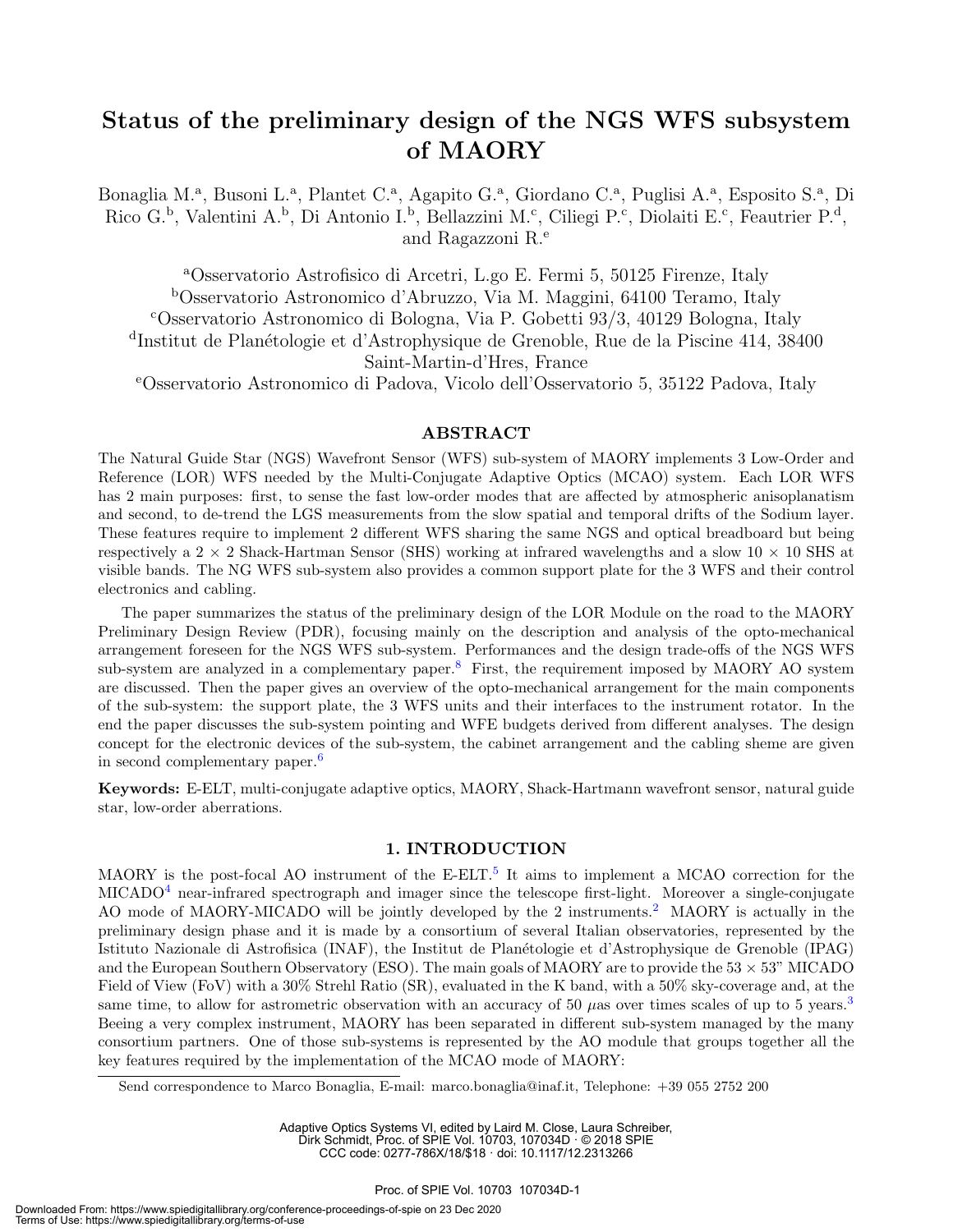- the 6 Laser Guide Star (LGS) WFS to perform the tomographic measurement of the atmospheric turbu $l$ ence, $10$
- the 3 NGS WFS to overcome the anisoplanatism of the atmospheric low-order modes and to de-trend the LGS measurements, alias Low-Order and Reference (LOR) WFS,
- the post-focal Deformable Mirror (DM) that, together with the E-ELT M4 mirror, will compensate for the turbulence aberrations,
- the Real-Time Computer (RTC) required to perform the matrices multiplications needed to reconstruct the vertical distribution of the turbulence aberrations relying on the WFS measurements.<sup>7</sup>

The AO Group of the Arcetri Observatory is responsible to develop the NGS WFS sub-system of MAORY. The requirements imposed to the design of the sub-system are discussed in section 2. Briefly, it will need to implement: 3 identical LOR WFS units, a common support plate (LOR Plate), the sub-system control electronics and related cabling, control software and auxiliary loops. Hereafter in the text these elements will be also called the LOR Module.

Figure 1 shows the arrangement of the LOR Module hardware on the E-ELT Nasmyth platform. The 3 LOR WFS units and their support plate will be hosted in the so-called "Green-Doughnut" (GD) volume placed on top of the MICADO cryostat and downstream of the MAORY Post Focal Relay Optics (PFRO). In this way the 3 LOR WFS will benefit of the MCAO correction, of course in a way that depends on the off-axis distance of the NGS.



Figure 1. Sketch of MAORY and MICADO on the E-ELT Nasmyth platform. The shared volume between the SCAO and LOR WFS is highlighted in green color. The 3 LOR WFS and their support plate are rigidly connected to the instrument rotator by a support structure provided by MICADO. Most of the control electronics for the LOR Module is hosted within the 6 cabinets on the MICADO co-rotating platform.

The GD volume is sliced vertically in 2 parts on the top 400 mm height the SCAO WFS will be implemented, while on the bottom 600 mm the 3 LOR WFS will be implemented. The 3 LOR WFS units are supported by a single honeycomb steel plate (detailed in section 3.1) rigidly connected to the MICADO rotator through a support structure provided by MICADO. This scheme, represented in Figure 2, allows all the NGS WFS for field de-rotation. The LOR control electronics will be hosted within few cabinets on top of the MICADO co-rotating platform below the instrument rotator. Details on the design and arrangement of the LOR Module control electronics can be found in a complementary paper. $6$ 

The 3 LOR WFS will be arranged in a 120◦ geometry on their support plate. For the NGS acquisition each LOR WFS will use a couple of orthogonal stages. The patrolled field of the a LOR WFS units spans about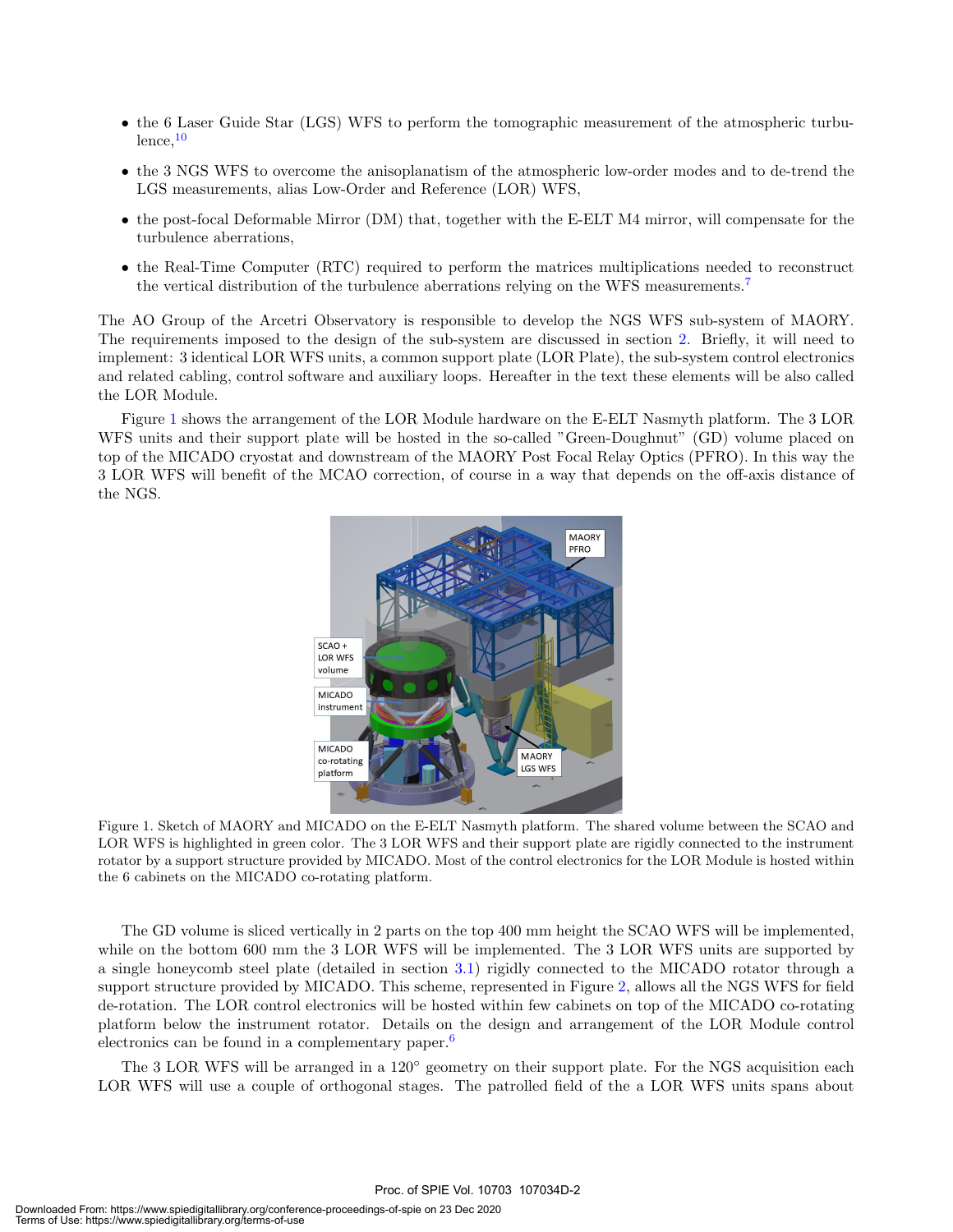half of the entire technical field of 200" diameter, equivalent to an area of  $660 \times 330$  mm on the MAORY exit focal plane<sup>∗</sup> . So the FoVs of the 3 LOR WFS partially overlap to increase the number of NGS constellations accessible and hence the MCAO sky-coverage.<sup>8</sup> On top of the acquisition stages an optical breadboard will host all the LOR WFS opto-mechanics, implementing:

- a set of reflective fore-optics needed to compensate for differential effects between the 3 LOR WFS and to pre-shape the NGS beam, as detailed in section 3.2.
- A fast Low-Order (LO) WFS to sense the atmospheric tip-tilt, focus and astigmatisms, directly interfaced to the MAORY RTC. This device will be described in section 3.3.
- A slow Reference (R) WFS to de-trend the LGS WFS measurements affected by the temporal and spatial instabilities of the Sodium layer, in a sort of "truth sensing" scheme.



Figure 2. Sketch of the 3 LOR WFS and their support plate mounted on top of the MICADO cryostat (corresponding to the green volume shown in Figure 1). The entire sub-system is rigidly connected to the instrument rotator to provide field de-rotation to the WFS. The 3 LOR WFS units are identical and they are moving within the technical FoV by XY stages. Each optical breadboard mounted on the stages will implement both a Low-Order and a Reference WFS, plus several reflective optics needed to pre-shape the NGS beam.

The contribution of the LOR Module elements to the budgets of the AO system is analyzed in section 4, particularly the 2 most critical ones: the LOR WFS pointing error affecting the astrometric performance and its internal WFE that contributes to the MAORY non-common path aberrations with MICADO.

Finally section 5 explores the possibility to provide the LO WFS with an enhanced wavefront correction along its line-of-sight to boost the WFS sensitivity. This design option will require to re-arrange the LO WFS optical design to make room for an additional DM, while keeping untouched the R WFS and fore-optics layouts.

#### 2. SUMMARY OF TECHNICAL SPECIFICATIONS

The MAORY Adaptive Optics system groups together all the key features required by the functioning of the AO module: NGS and LGS WFS, post-focal DM and the RTC. This allowed for a balanced distribution of the system error budgets and a better control of the AO and astrometric performance required to MAORY. In this framework the MAORY AO system puts tight requirements on the design of the NGS WFS sub-system, specifically:

1. To implement 3 LO WFS, beeing  $2 \times 2$  Shack-Hartmann sensors (SHS) to measure atmospheric tip-tilt, focus and astigmatisms with a frame rate of  $100 \div 1000$  Hz and a FoV  $> 1$ ". This is a trade-off between the need to sense the low-order modes with NGS and the limiting magnitude fixed by the sky-coverage requirement  $(mag_R = 24)$ .

<sup>∗</sup> the MAORY exit focal plane reproduces the E-ELT F17.7 beam, with a 3.3 mm/" plate scale.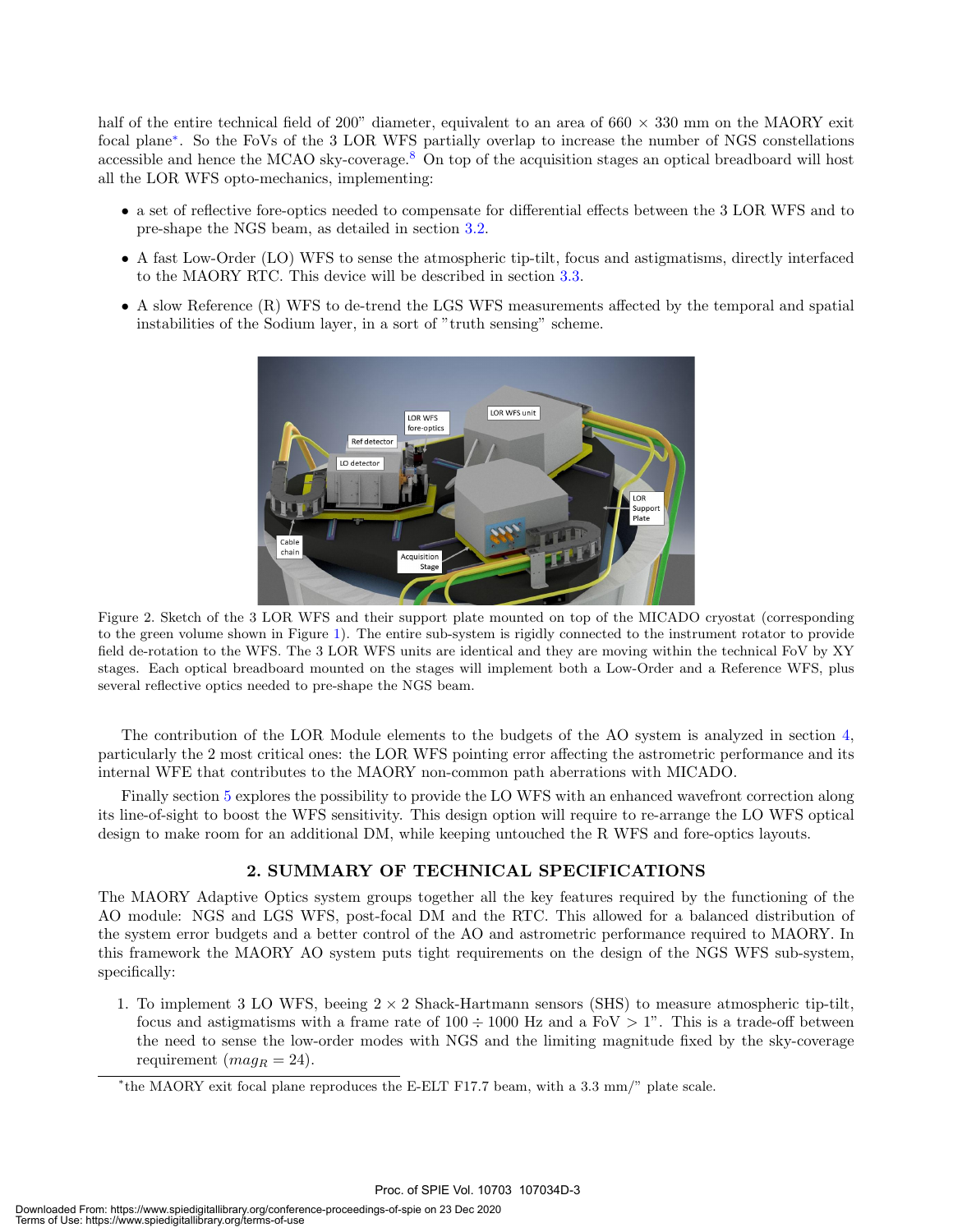- 2. To implement 3 R WFS, beeing  $10 \times 10$  SHS working at  $0.1 \div 10$  Hz with a FoV  $> 2$ ". This is required to de-trend the LGS measurements affected by Sodium layer temporal and spatial instabilities. In this way the 3 R WFS are implementing a tomographic "truth sensor" able to disentangle the distribution in height of the LGS non-common path aberrations (NCPA) and to properly offset the reference slopes of the 6 LGS WFS.
- 3. To pickup the NGS within a technical FoV of 200" diameter by the use of motorized acquisition stages supported by the MICADO de-rotator ensuring a pointing repeatability of  $6\mu$ m (equivalent to 1.8 mas onsky). Obviously the FoV dimension is fixed by the sky-coverage requirement while the pointing repeatability is the result of the MAORY astrometric error budget allocation.
- 4. The LO and R WFS must share the same NGS and acquisition stages, hence the LO WFS is working in H band maximizing the WFS sensitivity obtained by the AO corrected PSF, while the R WFS is working in the R+I bands in partial-AO correction regime.
- 5. The internal wavefront error budget of the LO and R WFS must be less than 50 nm rms to not saturate the 2 WFS slopes when the NCPA correction with MICADO is applied.
- 6. The 3 LOR WFS must be able to compensate for differential focus between them with a range up to 20 mm and a resolution better than 50  $\mu$ m. This requirement is also imposed by the need of NCPA correction.
- 7. Even if installed on a gravity-invariant focal station, the LOR WFS must work at Zenith angles of  $(1.5 \div 70)^\circ$ , dealing with both atmospheric chromatic dispersion and differential refraction.
- 8. Due to the lack of information about the final pointing error of the E-ELT, the LOR WFS must implement an acquisition camera able to find a  $mag_R = 24$  NGS with 0.5" accuracy within a 5" FoV in less than 1 s of exposure.

The technical solutions found to accomplish the design of the NGS WFS sub-system of MAORY are discussed in the next section.

#### 3. DESIGN AND ANALYSIS OF THE LOR MODULE

The LOR Module hardware can be separated in 3 main units:

- 1. the LOR Plate that supports the 3 LOR WFS units and it acts as interface to the MICADO de-rotator,
- 2. the LOR WFS units, including acquisition stages, opto-mechanics and motorized components,
- 3. the control electronics, the electronic cabinets and cabling.

The first 2 points will be detailed in the next sections while the design concept for the last point id given in a complementary paper.<sup>6</sup>

#### 3.1 The LOR Plate

The LOR Plate is made out of a steel honeycomb structure. Its top plate is 6 mm thick and the bottom one is 4 mm thick. The distance between the 2 plates is 150 mm. The total mass of the plate is about 400 kg. The interface between the 3 LOR WFS units and the plate is represented by the longer-axis rails of the acquisition stages. Indeed, those rails will be directly welded to the plate in correspondence of the vertical stiffening structures as shown in Figure 3. The interface between the plate and the support structure connected to the instrument rotator is represented by 3 interface pods placed in correspondence of the stiffening elements of the honeycomb.

The behavior of the LOR Plate has been analyzed through FEA simulations both in static and dynamic conditions. Because of the tight requirement on the plate stiffness it has been necessary to carefully distribute the 3 LOR WFS payloads to obtain a realistic simulation of the plate behavior. Three 100 kg masses (corresponding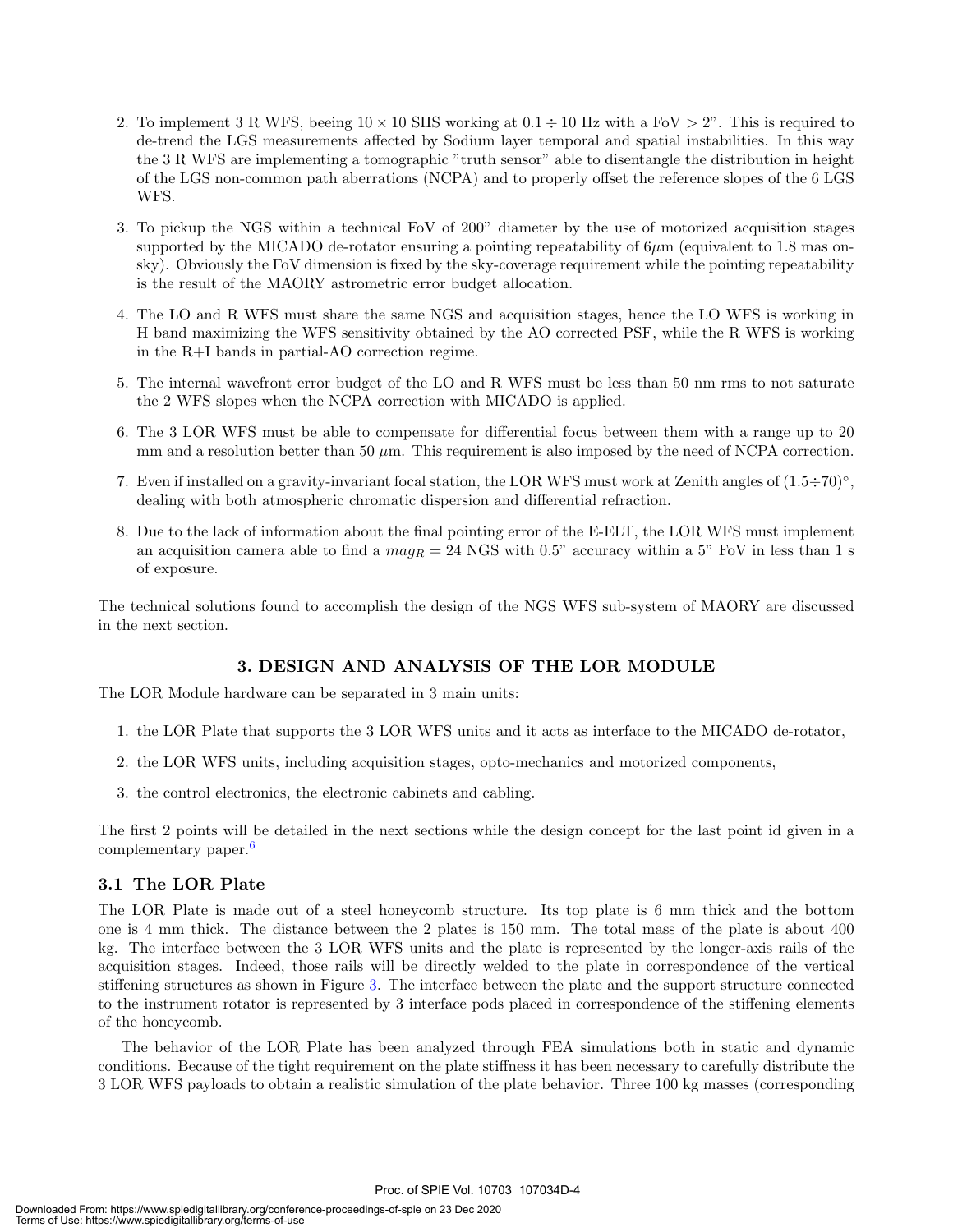

Figure 3. Left: image of the LOR Plate supporting the 3 LOR WFS and their acquisition stages. The longer-axis of the stages will be directly welded to the honeycomb structure of the plate saving vertical space and mass. Right: detail of the plate internal rib geometry and its interface pads to the MICADO support structure.

to the LOR WFS expected weight) have been applied in compression on the longer-axis rails embedded in the plate. Each mass has been applied on 4 small areas (approximately  $25 \times 50$  mm) to simulate for the effect of the rail carriers supporting the LOR WFS board.

The static analysis shows the deformation of the LOR Plate when the payload of the 3 LOR WFS move along the rails. The 3 payloads have been offsetted by 60 mm, simulating for a 10" dither on-sky, one after another in the 2 axes directions. Differential flexures between the 3 LOR WFS have been evaluated keeping a reference WFS in its nominal position. The static analysis confirmed the critical error to be pitch and yaw of the LOR WFS boards. Indeed, the maximum position error was  $< 0.5 \mu m$  while the maximum pitch and yaw error reached 0.45". Such a tilt of the entire LOR WFS board has an optical effect because of the differential incidence angle on the first pickoff mirror that creates a pointing error. The distance between the pickoff mirror and the focal plane is  $\sim$  500 mm corresponding to a pointing error of 1  $\mu$ m (= 0.33 mas on-sky). Summarizing, during an observation operating dithers of 10 the expected pointing error caused by the displacement of the load on the LOR Plate is < 0.5 mas (considering correlated the shift and pitch/yaw of the LOR WFS board).

The dynamic behavior of the LOR WFS support bench has been analyzed through FEA stress simulation. The first 3 eigenfrequencies reach 96, 154 and 155 Hz respectively as shown in Figure 4.



Figure 4. Results of the FEA dynamical analysis the first eigenfrequqncy is aobut 100 Hz. The pink pyramids show the load distribution considered in the analysis: a mass of 100 kg is distributed in compression on 4 small pads along the longer-axis rails. These masses have been translated by about 60 mm in the static analysis.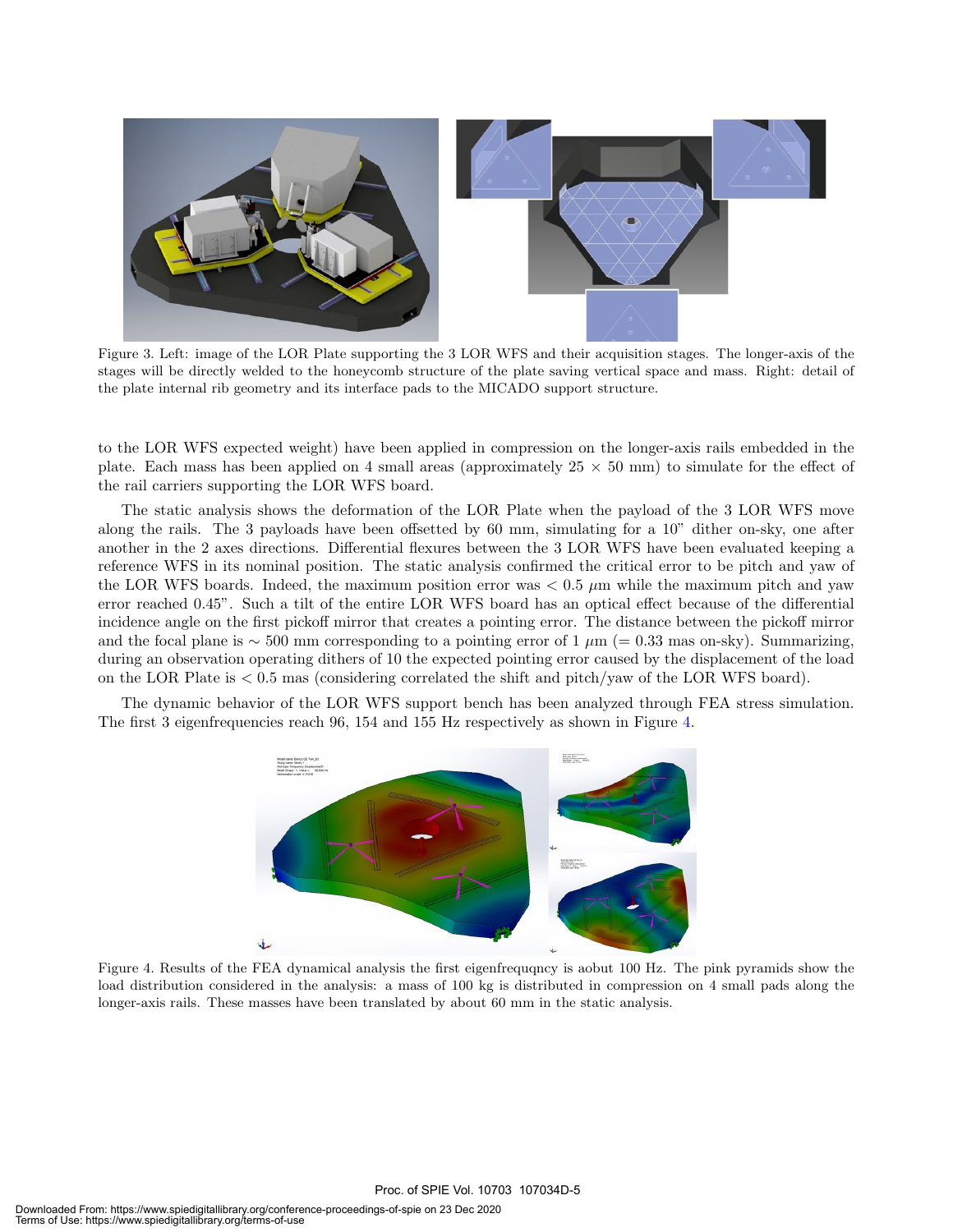#### 3.2 NGS pickoff and LOR WFS fore-optics

The baseline for the design of the LOR Module is to have 3 identical LOR WFS units disposed at 120◦ geometry around the MICADO FoV. Figure 5 schematizes the NGS pickoff scheme and the portion of the focal plane patrolled by a single LOR WFS unit. Its patrol FoV is a semi-circle with 100" radius (gray area in Figure) centered on the 53  $\times$  53" square FoV of MICADO (yellow square in Figure). A couple of orthogonal linear stages displace the LOR WFS within a  $660 \times 330$  mm area to effectively cover the full patrol FoV. A  $45^{\circ}$  AOI pickoff mirror, at 520 mm distance from the MAORY exit focal plane, folds the NGS beam in a plane parallel to the LOR Plate and MICADO rotator planes. The whole LOR WFS opto-mechanics is mounted on an optical breadboard of  $650 \times 600$  mm area supported by the acquisition stages top plate.



Figure 5. Scheme of the pickoff of a NGS on-axis (left) and optical layout of the LOR WFS as seen from top (right). The yellow area highlights the MICADO FoV of  $53 \times 53$ ", the gray one the LOR WFS technical FoV of 200" diameter. The red color highlights the optical path in common between the LO and R WFS. The green color highlights the LO WFS optical path while the blue color the R WFS one. Hardware details are given in text.

On the front part of the breadboard the LO and R WFS share a group of fore-optics, in detail:

- 1. A reflective trombone to compensate for the differential longitudinal focus between the 3 LOR WFS units. The actuator is a Micronix PPS-28SM linear stage, ensuring  $a \pm 10$  mm travel range with a typical accuracy of 10  $\mu$ m, that's sufficient to fulfill requirement 6 of section 2.
- 2. A visible acquisition camera with 10" FoV. The detector chosen is a Allied/AVT GE 2040 CCD camera. A 4 $\times$  field compressing lens has been designed to squeeze the acquisition camera FoV within the 15  $\times$  15 mm active area of the detector. This device has been provided to fulfill the requirement 8 of section 2.
- 3. A tip-tilt mirror placed very close  $(\pm 10 \text{ mm})$  to the LOR WFS internal focal plane. This device will be actuated through a Physik Instrumente S335 piezo-head to adjust the pupil position on the LO and R WFS, ensuring a 50% of pupil diameter adjustment with an accuracy equivalent to to 0.6  $\mu$ as on-sky. The pupil steering mirror will be controlled by an auxiliary loop that measures the pupil position relying on the R WFS illumination patter. This algorithm demonstated to be able to stabilize the pupil position at the level of 0.1 sub-aperture and it is actually implemented in the LGS WFS system of ARGOS at the LBT.<sup>1</sup>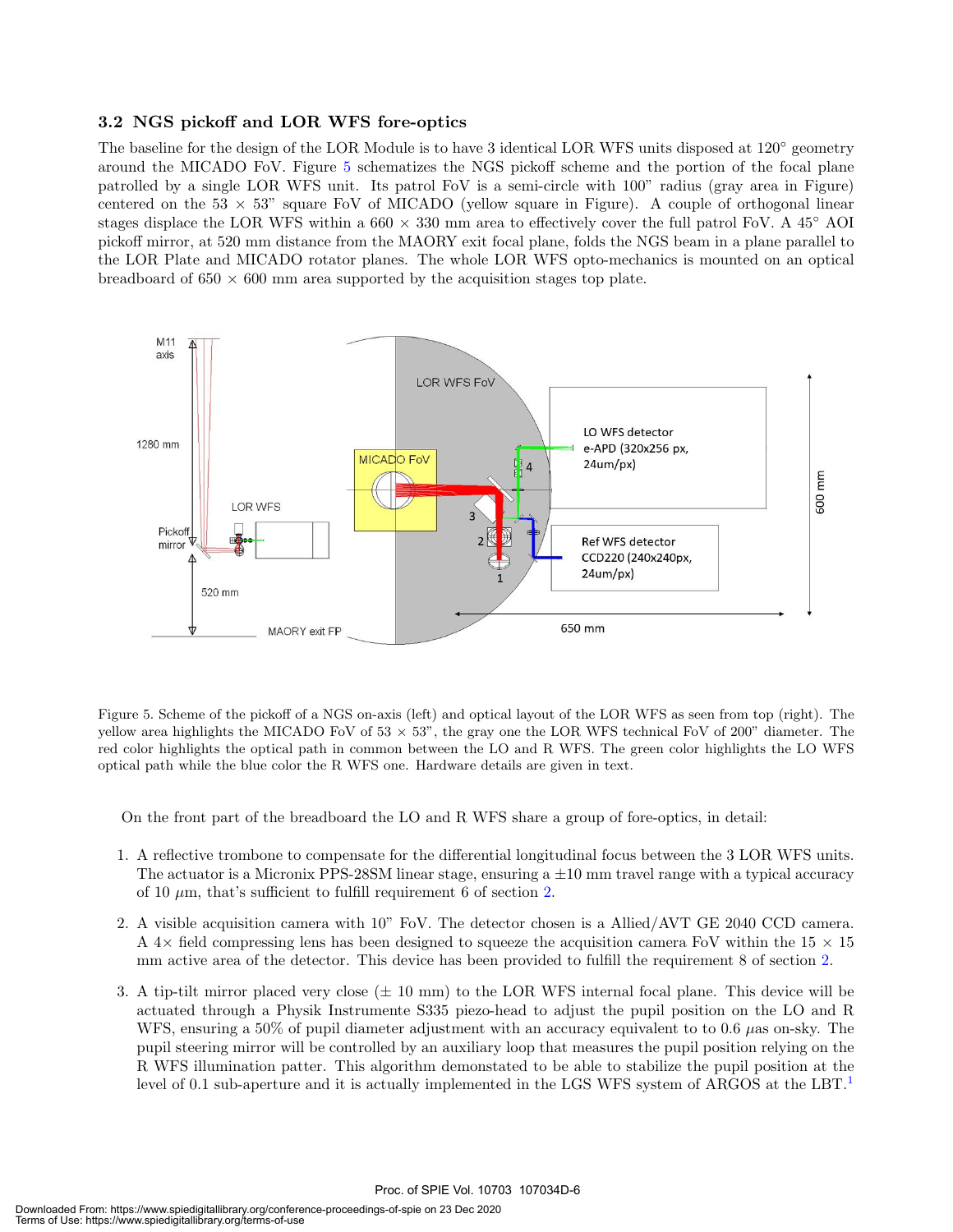

Figure 6. Sketch of the opto-mechanical component of the LO (red) and R (blue) WFS. The WFS fore-optics are also highlighted in black.

4. An infrared ADC (serving only the LO WFS). This device will compensate for the atmospheric chromatic dispersion in the H band, restoring the PSF quality on the WFS detector. The ADC optical design has been optimized to minimize the induced PSF wobble hence the LO WFS pointing error. The ADC prisms are counter rotated by two Standa 8MPR16-1 rotatory stages provided with ES5001 SSI encoder. This device has been provided to fulfill the requirement 7 of section 2.

#### 3.3 Low-Order and Reference WFS

The LO and R WFS share the same light path up to a visible-infrared (VISIR) dichroic placed at 45◦ AOI ∼50 mm after the internal F17.7 focal plane. The dichroic is a 1" fused silica window that reflects the wavelengths  $> 1.1 \mu m$  towards the LO WFS and it transmits wavelengths  $< 1.1 \mu m$  to the R WFS.

The layout of the 2 WFS is similar: both optical systems produce a 5.76 mm diameter pupil through a refractive collimator of 102 mm focal length. The pupil images are sliced by a  $2 \times 2$  lens array on the LO WFS and by  $10 \times 10$  micro-lenses on the R WFS. In addition, the LO WFS makes use of an ADC to take advantage of the partially corrected PSF at infrared wavelengths. In the preliminary optical design of the LOR WFS the 2 detectors, that will be provided by ESO, have been simply considered to be arrays of  $240 \times 240$  pixels with 24  $\mu$ m/px size. In the LO WFS this allows to sample each subaperture with 100  $\times$  100 px and, considering a minimum 1" FoV, it allows for a 10 mas/px resolution through a 87 mm focal length lenses array. The R WFS will sample each subaparture with 24  $\times$  24 px. Imaging a 2" FoV onto 24 px will allow for a  $\sim$  80 mas/px scale by using a lenslet array with 8.8 mm focal length. Due to short focal length the R WFS lenslet array must be mounted inside the visible detector housing. Figure 6 shows the opto-mechanical arrangement of the 2 WFS.

#### 4. BUDGETS ALLOCATION

The LOR Module engineering required for several iterations in the budgets allocations. This section focuses on the most critical ones: the total pointing error of the LO WFS, hence the position repeatability of the WFS that will impact the astrometric accuracy reachable by MAORY, and the internal wavefront error (WFE) of the LOR WFS that will increase the range of the the non-common path aberrations correction applied to the LO and R WFS, hence decreasing their dynamical ranges.

Proc. of SPIE Vol. 10703 107034D-7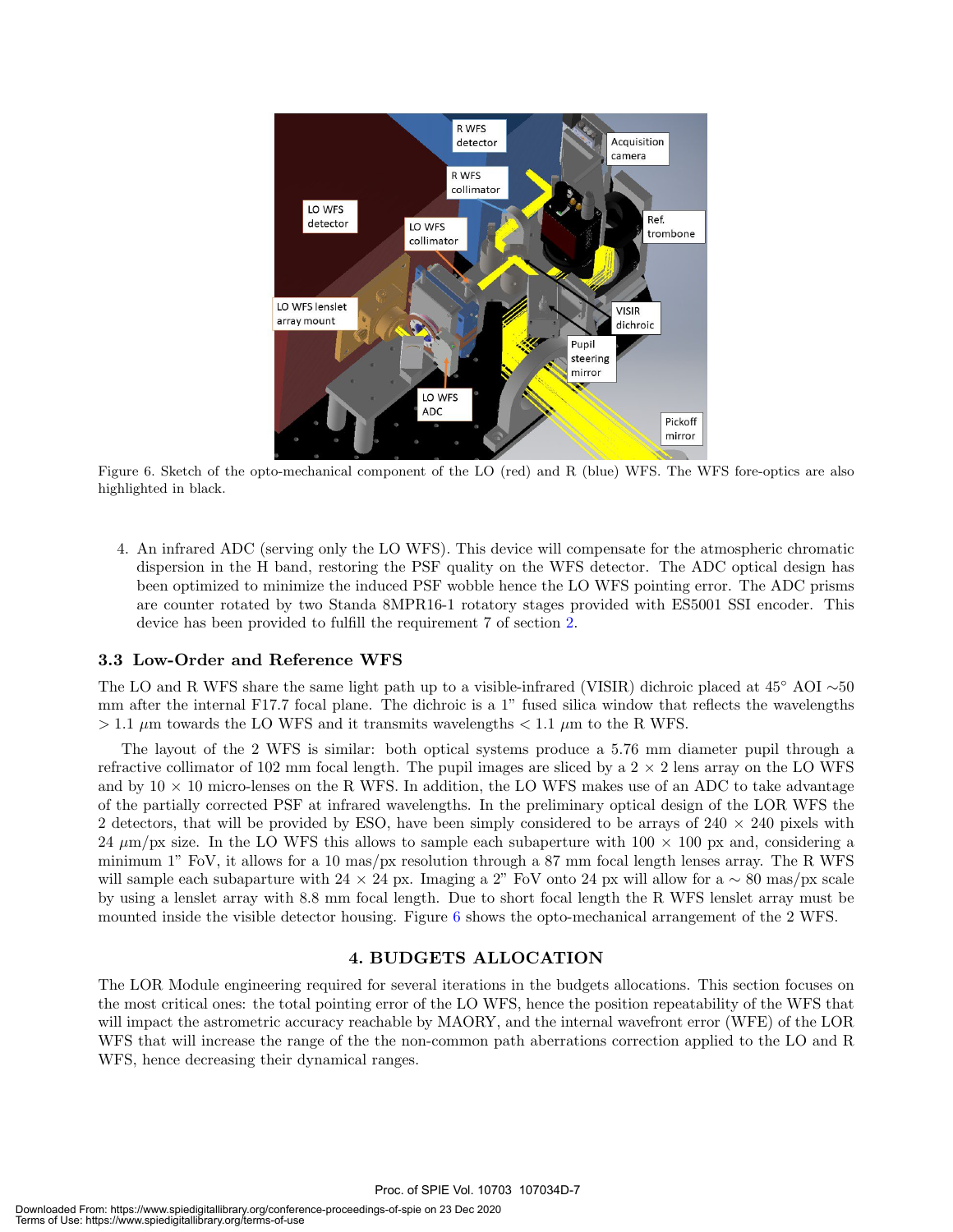#### 4.1 Pointing error

A critical requirement for the LOR Module comes from the astrometric accuracy that MAORY must be capable of reaching. The instrument top level requirement is to ensure 50  $\mu$ as accuracy in timescales from 1 hour to 5 years.<sup>9</sup> This requirement is break down at system level and it has been translated into a specification on the opto-mechanical stability of the LOR WFS, that must be capable of keeping their relative positions with 1.8 mas stdev accuracy (corresponding to 6  $\mu$ m at the F17.7 exit focal plane of MAORY).<sup>3</sup> In fact, a displacement of a LOR WFS unit is seen as a local tilt by the AO control loop and it will compensate for it through the DMs, possibly introducing a geometric distortion on the scientific field.

The field distortion introduced on MICADO depends on the direction and sign of the tilt of the 3 LOR WFS units, e.g. consider 2 trivial cases: a rigid shift of the 3 LOR WFS units and a radial shift of each LOR WFS (equivalent to move away from the telescope optical axis each LOR WFS by the same amount). When the AO loop is closed, the first case will result in a "panning" of the field on the MICADO detector (as it will be in a dithered image), while second case it will result in a plate-scale change, hence a geometric distortion of the MICADO image. The interpretation of this specification requires to analyze any possible cause that will displace the NGS image on the LO WFS, hence introducing a pointing error. Several sources have been identified: a class of them is related to the mechanical flexures and repeatability of the LOR Plate and of the LOR WFS unit acquisition stages, another class is related to the optical properties of the PFRO that produces a nonaxisymmetric field distortion in the LOR input focal plane. Table 1 summarizes the main error sources identified and it allocates a specific budget for each contributor. Numbers have been obtained through numerical, Zemax and finite element analyses.

Table 1. Summary of the main pointing error sources in the LO WFS. The effects of the main error sources have been quantified through numerical, Zemax or thermal analysis. Numbers are in mas rms, the square sum of the error sources amounts to 1.8 mas rms.

| Error source                                                   | Error [mas rms] | <b>Notes</b>                                              |
|----------------------------------------------------------------|-----------------|-----------------------------------------------------------|
| Field distortion from PFRO                                     | 0.5             | For 5 min exposure, with 70% lookup table                 |
|                                                                |                 | correction                                                |
| $\operatorname{tilt}$<br>Chief ray<br>compensation<br>residual | 0.006           | Actuator accuracy (see section 3.2)                       |
| Flexures of LOR Plate                                          | 0.5             | FEA result, 10" dithering applied (see section            |
|                                                                |                 | 3.1)                                                      |
| Thermal effect on LOR Plate                                    | 0.05            | $\Delta T = 0.45^{\circ}$ C, 5 min at maximum air temper- |
|                                                                |                 | ature gradient $(\pm 1.5^{\circ}\mathrm{C/h})$            |
| Acquisition stages repeatability                               | 0.15            | Vendor technical specifications                           |
| $(XY \text{ plane})$                                           |                 |                                                           |
| Acquisition stages repeatability                               | 0.7             | Vendor technical specifications                           |
| $(\text{pitch}/\text{yaw})$                                    |                 |                                                           |
| Differential focus stage                                       | 0.1             | Allocated, expected from alignment residual               |
| ADC pointing error                                             | 0.12            | From Zemax analysis, see section 3.2                      |
| Contingency, alignment, thermal                                | 1.5             | Allocated                                                 |
| effects on opto-mechs                                          |                 |                                                           |
| Total                                                          | $1.8\,$         | $\it Quadrature~sum$                                      |

#### 4.2 Internal wavefront error

Manufacturing and alignment errors of the LOR WFS optical components contribute to the NCPA budget with MICADO. The LOR Module requirements allocate 50 nm rms as maximum WFE for the LO and R WFS (see requirement 5 of section 2). The reflective fore-optics of the LOR WFS are all made of large (> 50 mm diameter) flat mirrors at 45° AOI. They are in common path between the 2 WFS. The VISIR dichroic is seen in transmission by the R WFS and in reflection by the LO WFS. Both WFS are composed by refractive collimators (doublet in the R WFS, singlet in the LO WFS) and a set of small (< 25 mm diameter) fold mirrors at 45◦ AOI. Standard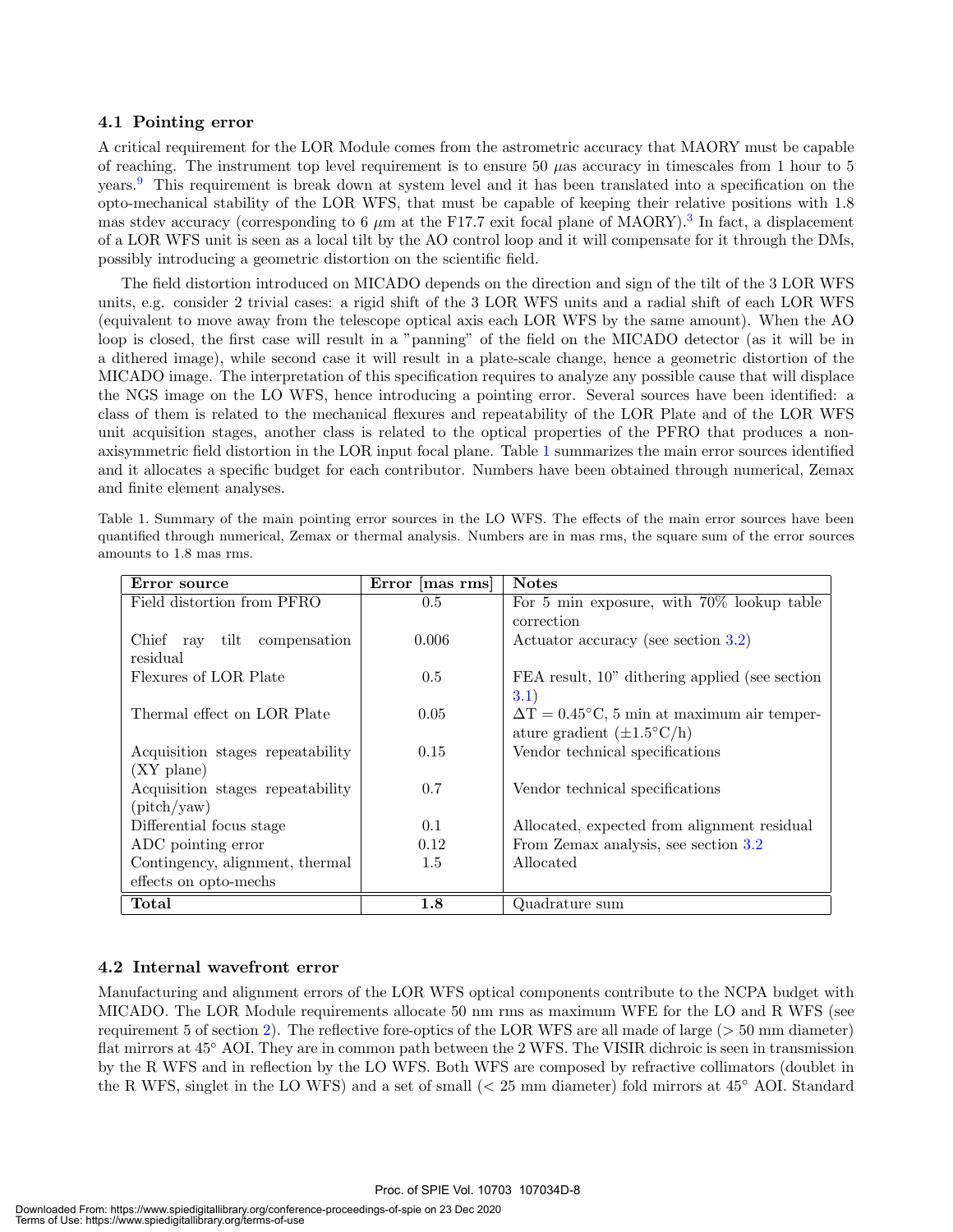

Figure 7. WFE budget allocation for the LO (left) and R (right) WFS. Numbers are in nm rms, the quadrature sum of all the contributors amounts to 50 nm rms.

WFE have been allocated to the LOR WFS optics, to account for polishing errors and possible bending due to coating. The WFE allocation varies between mirrors, lenses and prisms (e.g. ADC):

- Mirrors: large fore-optics have been specified to 10 nm rms surface error. Considering a 45◦ AOI it turns to a contribution of 14 nm rms WFE per reflective surface. Small WFS optics have been allocated for half of that.
- Lenses: it has been assumed that WFS collimators (LO singlet and R doublet) are polished to contribute with 10 and 15 nm WFE respectively. Other 10 nm rms WFE have been allocated to the lenslet arrays (singlets). These numbers already take into account for the air-glass interfaces and cementing contribution (doublet case).
- ADC: a total WFE of 25 nm rms have been allocated to the 2 identical prisms (ABA configuration) seen in transmission by the LO WFS. This number should account for a total of 4 air-glass surfaces, 4 glass-glass surface and the respective cementing.

Figure 7 visualizes the WFE budget allocation described above, the square sum for the total optical path for the 2 WFS are:

- LO WFS: 41.9 nm rms allowing for a contingency of about 27 nm rms,
- R WFS: 35.6 nm rms allowing for a contingency of about 35 nm rms.

#### 5. DUAL ADAPTIVE OPTICS LAYOUT

The first end-to-end simulations of the complete MCAO system have shown that the correction achievable in H band might be very low  $(SR_H < 5\%)$  on the NGS within the technical FoV. This will lead to a poor performance of the LO WFS. In order to mitigate this issue, a possible solution would be to add a dedicated DM in the optical path of each LO WFS. Controlling the DM in open loop, relying on the tomographic measurement of the atmosphere obtained through the LGS WFS measurements, it will be possible to enhance the AO correction achieved in the direction of the NGS, in a sort of Dual Adaptive Optics (DAO) scheme. This solution will require to re-arrange the LO WFS optical design to make room for an additional deformable mirror, while keeping untouched the R WFS and fore-optics layout. Figure 8 shows a possible solution for the DAO option, the main design changes in the LO WFS can be sumarized in few points:

- 1. The IR collimator focal length increased to 150 mm, producing a ∼9 mm collimated beam.
- 2. The IR ADC position shifted along the collimated beam to minimize the mount collision with the surrounding opto-mechanics.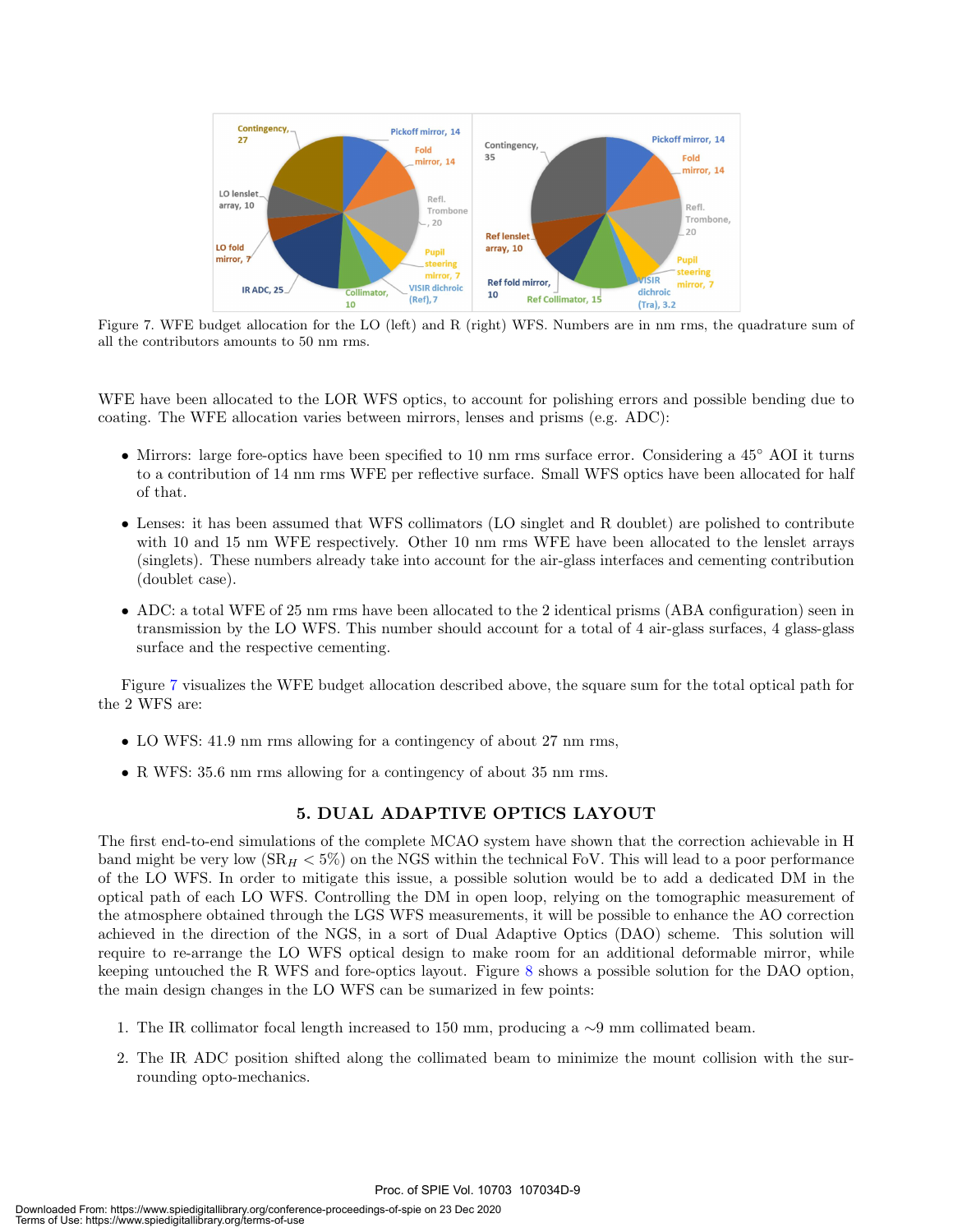

Figure 8. Comparison of the optical layout of the LOR WFS in the baseline design (left) and in the DAO option (right). Hardware details are give in the text.

- 3. The DM selected is a MEMS 492-3.5 produced by Boston Micromachines working at 13◦ AOI.
- 4. Two relay lenses (respectively of 90 and 60 mm focal length) are used to compress the beam to a 5.7 mm diameter as required by the SH WFS sampling.
- 5. A variable iris is placed in the LO WFS internal focal plane to modify the WFS FoV. The beam is a F10.4 so here the telescope plate scale is converted to 2 mm/".
- 6. The IR lenslet array and detector are the same of the baseline design shown in section 3.3.

#### 6. CONCLUSIONS

The design of the MAORY NGS WFS sub-system is moving forward the level required by the project PDR foreseen in 2019. The main technical specification imposed by the MAORY AO system have been summarized and discussed. The overall design of the LOR Module has been presented in the paper, with a detailed insight of the opto-mechanical arrangement of the 3 LOR WFS and their support plate. The design presented fulfills the technical specifications. Finally the error sources to the LO WFS pointing error have been identified and the total budget has been broke down to them. Also the internal WFE budget of the LO and R WFS have been distributed between the optical components showing a consistent margin in the optics specification.

#### REFERENCES

- [1] Bonaglia, M., et al., "Laboratory characterization of the ARGOS laser wavefront sensor", Proc. SPIE 8447, article id. 84476B, 11 pp. (2012).
- [2] Clénet, Y., et al., "MICADO-MAORY SCAO: towards the preliminary design review", *Proc. SPIE* 10703-40, (2018).
- [3] Cortecchia, F., et al., "MAORY requirements flow down and technical budgets", Proc. SPIE 10703-265, (2018).
- [4] Davies, R., et al., "The MICADO first light imager for ELT: overview and operation", *Proc. SPIE* 10702-64, (2018).
- [5] Diolaiti, E., et al., "MAORY for ELT: preliminary design overview", Proc. SPIE 10703-38, (2018).
- [6] Di Rico, G., et al., "Electronics design of the NGS WFS subsystem of MAORY", Proc. SPIE 10703-130, (2018).